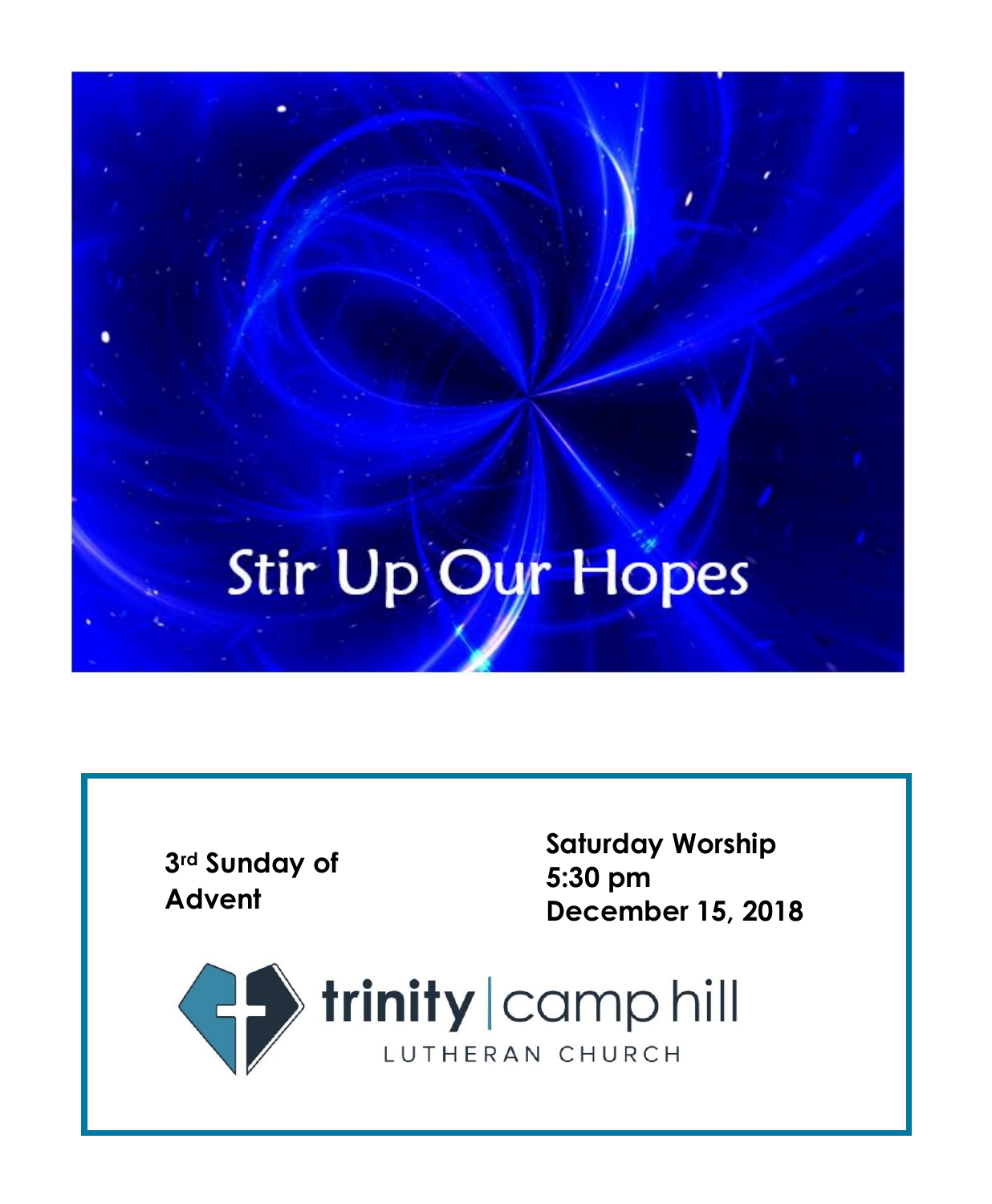

*Welcome to Trinity Lutheran Church! Please sign the red Worship Witness booklet to record your attendance with us this day, and indicate how many are communing. Then pass the booklet to the worshipers beside you in your row. If you are a guest, name tags are also available for you to wear---we would be delighted to greet you by name. When the service concludes, first-time guests are invited to go to the front desk in our Gathering Space---we have a welcome gift for you!*

## **about today's service**

The presence of the Lord "in your midst" in the wonder of the holy supper is cause for singing. The nearness of the Lord in prayer, in every circumstance, is cause for rejoicing. The coming of one "more powerful" than John, even with his winnowing fork in his hand, is good news—and cause for exultation—for us who are being saved. Great joy is the tone for the third Sunday of Advent.

**P: Pastor L: Lector C: Congregation**

## + **Gathering** +

*We gather together to praise God and receive His love.*

Welcome

(Stand)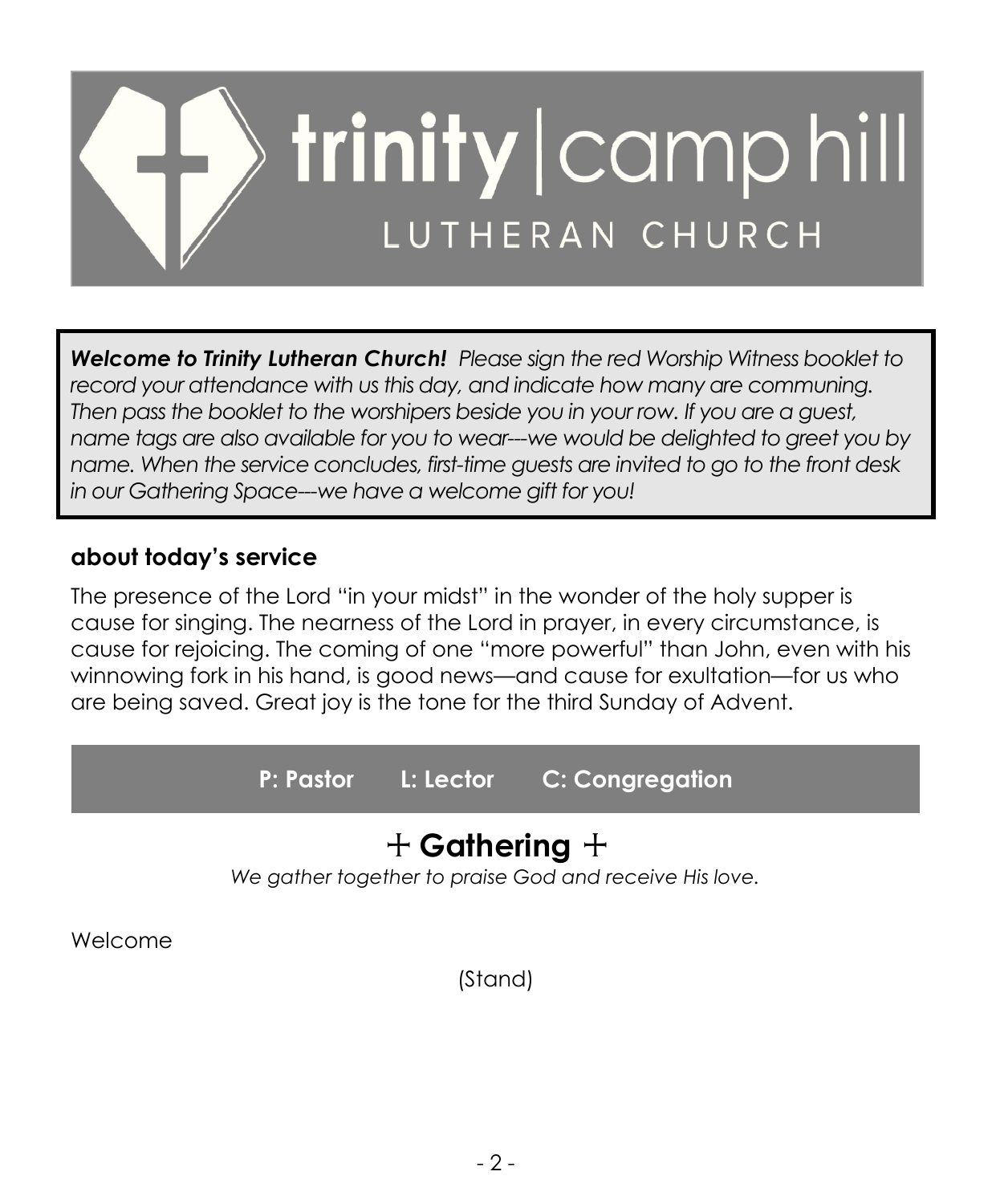Confession and Forgiveness

- P: Blessed be the holy Trinity,  $\pm$  one God, the Lord of Israel who comes to set us free, the mighty Savior who comes to show mercy, the Dawn from on high who guides us into peace.
- **C: Amen.**
- P: Let us come before God in confession.

*Silence is kept for reflection.*

- P: To you, O God,
- **C: we lift up our souls. You know us through and through; we confess our sins to you. Remember not our sins; remember us with your steadfast love. Show us your ways; teach us your paths; and lead us in justice and truth, for the sake of your goodness in Jesus Christ our Savior. Amen.**
- P: Children of God, come with joy and draw water from the well of salvation. Remember the gift of baptism: your sin is washed away in the name of  $\pm$  Jesus; you belong to Christ; you are anointed to serve. Stand up and raise your heads! The reign of God is near.

**C: Amen.**

Hymn No. 257: O Come, O Come, Emmanuel

Greeting

- P: The grace of our Lord Jesus Christ, the love of God, and the communion of the Holy Spirit be with you all.
- **C: And also with you.**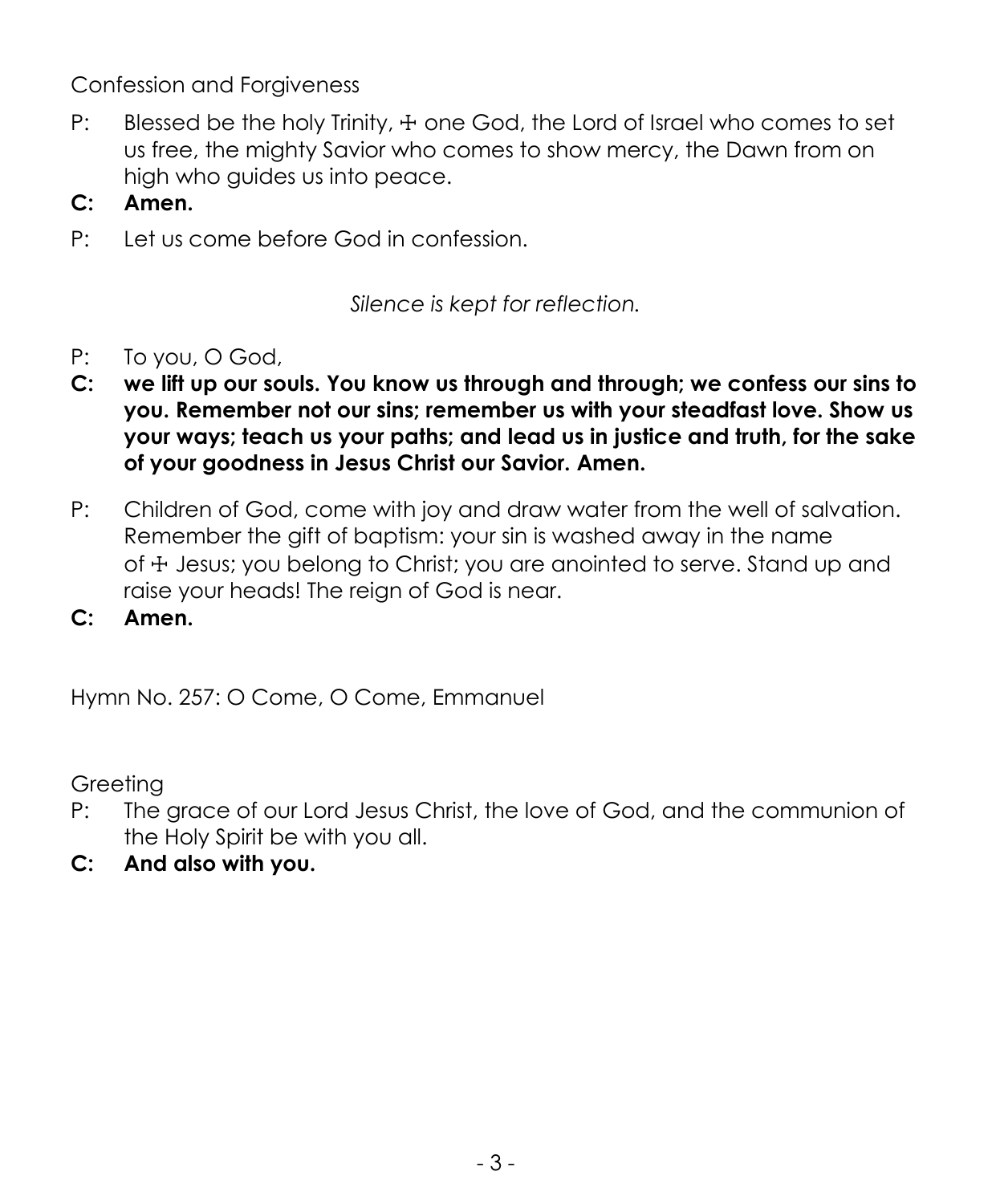Kyrie *(ELW, pg. 184) The congregation sings the refrain, and the leader sings the verses.*



- P: For peace in the world, for the health of the church, for the unity of all; for this holy house, for all who worship and praise, let us pray to the Lord, let us pray to the Lord. **Refrain**
- P: That we may live out your impassioned response to the hungry and the poor; that we may live out truth and justice and grace, let us pray to the Lord, let us pray to the Lord. *Refrain*
- P: For peace in our hearts, for peace in our homes, for friends and family; for life and for love, for our work and our play, let us pray to the Lord, let us pray to the Lord. *Refrain*
- P: For your Spirit to guide; that you center our lives in the water and the Word; that you nourish our souls with your body and blood, let us pray to the Lord, let us pray to the Lord. *Refrain*

Lighting of the Advent Wreath

Prayer

- P: Lord Jesus, you continue to do great things for us. Give us your gift of peace as we wait for you.
- **C: Amen.**

Hymn: "O Come, O Come, Emmanuel"

**O come, strong Branch of Jesse, free your own from Satan's tyranny; from depths of hell your people save, and give them vict'ry o'er the grave. Rejoice! Rejoice! Emmanuel shall come to you, O Israel.**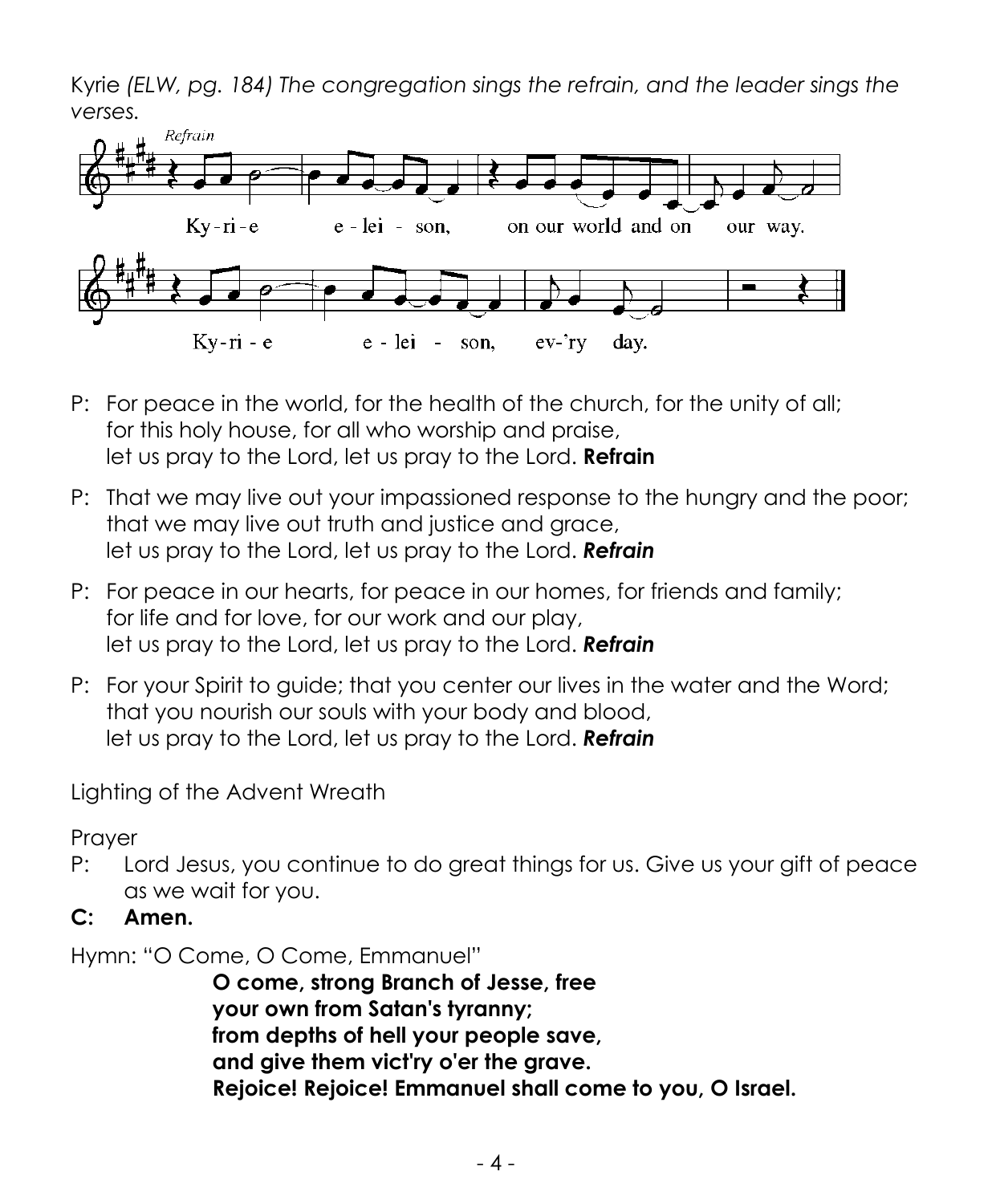Prayer of the Day

P: The Lord be with you.

## **C: And also with you.**

- P: Let us pray. Stir up the wills of your faithful people, Lord God, and open our ears to the preaching of John, that, rejoicing in your salvation, we may bring forth the fruits of repentance; through Jesus Christ, our Savior and Lord, who lives and reigns with you and the Holy Spirit, one God, now and forever.
- **C: Amen.**

(Sit)

## $+$  Word  $+$

*We listen to the story of God's mighty acts for the sake of His people.*

Reading Reading 2.14-20

*The prophet Zephaniah's message is mostly one of judgment for sin. This reading, however, which comes from the conclusion of the book, prophesies joy for Judah and Jerusalem. Judgment has led to repentance, and God's salvation is at hand.*

14Sing aloud, O daughter Zion; shout, O Israel! Rejoice and exult with all your heart, O daughter Jerusalem! <sup>15</sup>The Lord has taken away the judgments against you, he has turned away your enemies. The king of Israel, the Lord, is in your midst; you shall fear disaster no more. <sup>16</sup>On that day it shall be said to Jerusalem: Do not fear, O Zion; do not let your hands grow weak. <sup>17</sup>The Lord, your God, is in your midst, a warrior who gives victory; he will rejoice over you with gladness, he will renew you in his love; he will exult over you with loud singing 18as on a day of festival. I will remove disaster from you, so that you will not bear reproach for it. <sup>19</sup>I will deal with all your oppressors at that time. And I will save the lame and gather the outcast, and I will change their shame into praise and renown in all the earth. <sup>20</sup>At that time I will bring you home, at the time when I gather you; for I will make you renowned and praised among all the peoples of the earth, when I restore your fortunes before your eyes, says the Lord.

- L: The word of the Lord.
- **C: Thanks be to God.**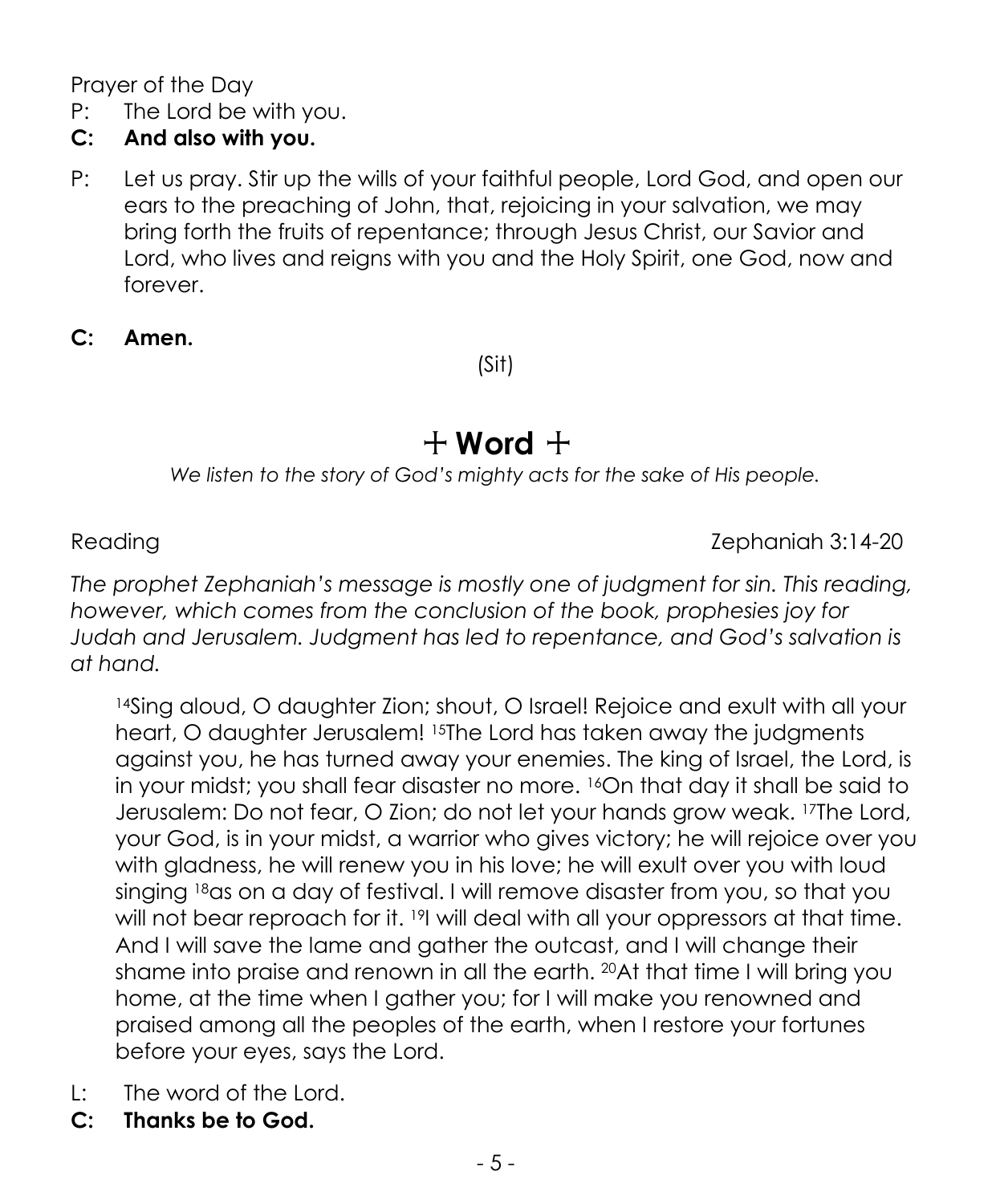## Gospel Luke 3:7-18

John the Baptist heralds the mighty one "who is coming." John teaches that *preparation for God's reign is not a matter of identity but of bearing fruits of merciful justice, radical generosity, and vocational integrity.*

<sup>7</sup>John said to the crowds that came out to be baptized by him, "You brood of vipers! Who warned you to flee from the wrath to come? <sup>8</sup>Bear fruits worthy of repentance. Do not begin to say to yourselves, 'We have Abraham as our ancestor'; for I tell you, God is able from these stones to raise up children to Abraham. <sup>9</sup>Even now the ax is lying at the root of the trees; every tree therefore that does not bear good fruit is cut down and thrown into the fire."

<sup>10</sup>And the crowds asked him, "What then should we do?" <sup>11</sup>In reply he said to them, "Whoever has two coats must share with anyone who has none; and whoever has food must do likewise." <sup>12</sup>Even tax collectors came to be baptized, and they asked him, "Teacher, what should we do?" <sup>13</sup>He said to them, "Collect no more than the amount prescribed for you." <sup>14</sup>Soldiers also asked him, "And we, what should we do?" He said to them, "Do not extort money from anyone by threats or false accusation, and be satisfied with your wages."

<sup>15</sup>As the people were filled with expectation, and all were questioning in their hearts concerning John, whether he might be the Messiah, <sup>16</sup>John answered all of them by saying, "I baptize you with water; but one who is more powerful than I is coming; I am not worthy to untie the thong of his sandals. He will baptize you with the Holy Spirit and fire. <sup>17</sup>His winnowing fork is in his hand, to clear his threshing floor and to gather the wheat into his granary; but the chaff he will burn with unquenchable fire."

<sup>18</sup>So, with many other exhortations, he proclaimed the good news to the people.

- P: The gospel of the Lord.
- **C: Thanks be to God.**

Sermon: "Stir Up Our Hopes" entitled and the Sermon: "Stir Up Our Hopes" and the Pastor Jack Horner

(Stand)

Hymn No. 266: All Earth is Hopeful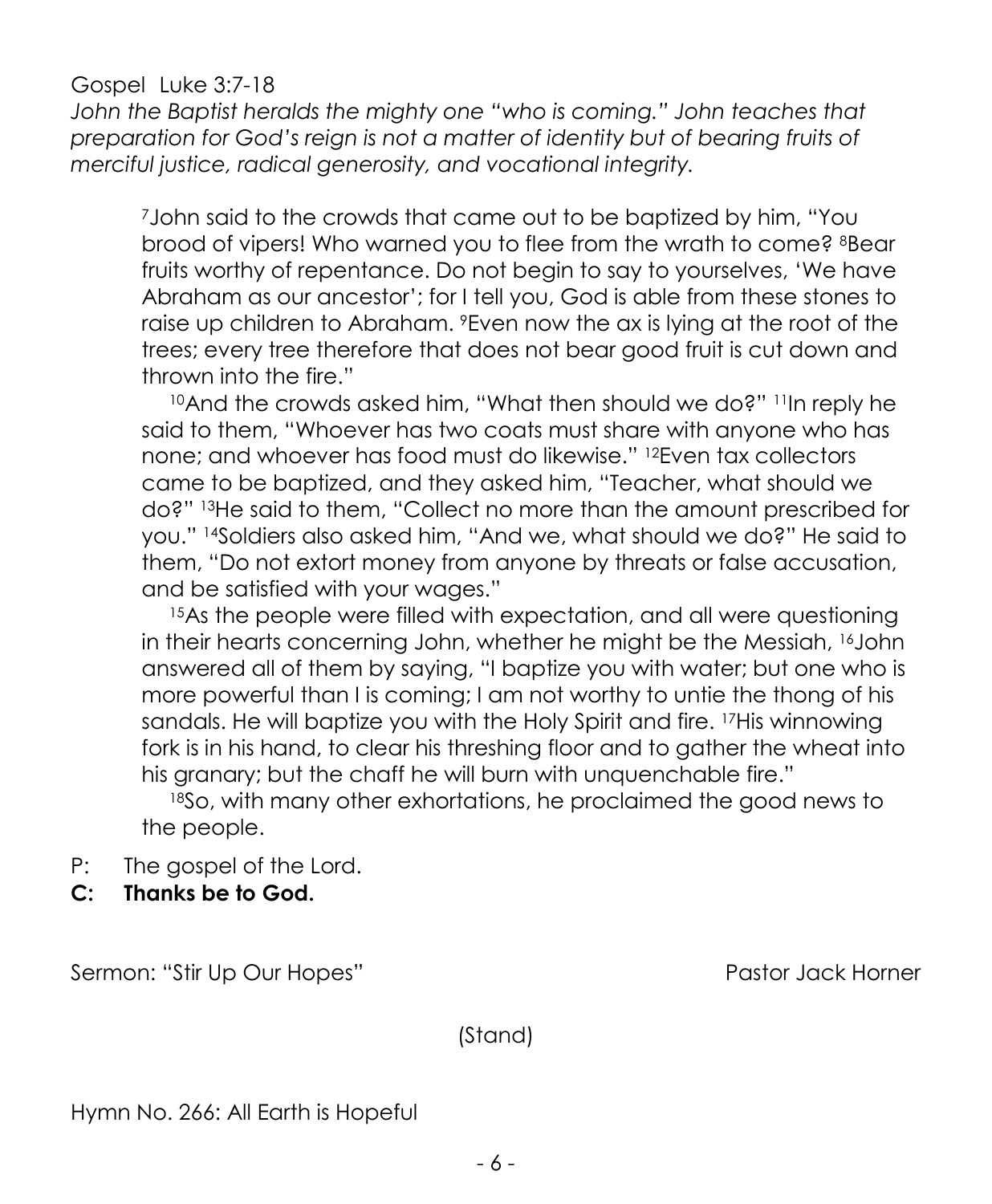## Nicene Creed

**We believe in one God, the Father, the Almighty, maker of heaven and earth, of all that is, seen and unseen.** 

**We believe in one Lord, Jesus Christ, the only Son of God, eternally begotten of the Father, God from God, Light from Light, true God from true God, begotten, not made, of one Being with the Father; through him all things were made. For us and for our salvation he came down from heaven, was incarnate of the Holy Spirit and the virgin Mary and became truly human. For our sake he was crucified under Pontius Pilate; he suffered death and was buried. On the third day he rose again in accordance with the scriptures; he ascended into heaven and is seated at the right hand of the Father. He will come again in glory to judge the living and the dead, and his kingdom will have no end.**

**We believe in the Holy Spirit, the Lord, the giver of life, who proceeds from the Father and the Son, who with the Father and the Son is worshiped and glorified, who has spoken through the prophets. We believe in one holy catholic and apostolic church. We acknowledge one baptism for the forgiveness of sins. We look for the** + **resurrection of the dead, and the life of the world to come. Amen.**

Prayers of the Church *A brief silence.*

*Each petition ends:*

- A: Lord, in your mercy,
- **C: hear our prayer.**

## $+$  Meal  $+$

*When we celebrate communion, we remember that Jesus died for us and we experience His love and forgiveness. As we eat the bread and wine Christ is present with us.*

Sharing of the Peace

- P: The peace of the Lord be with you always.
- **C: And also with you.**

(Sit)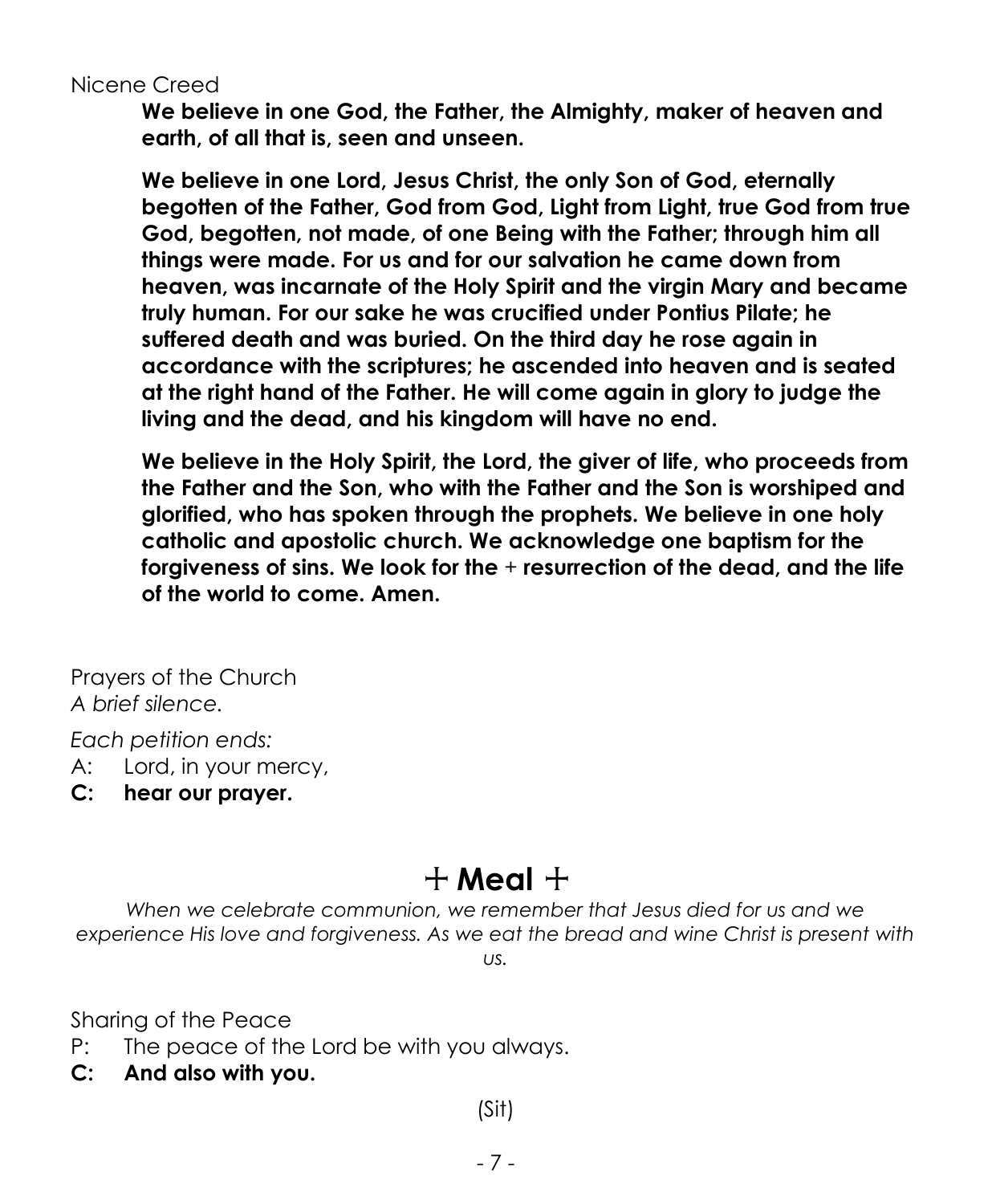#### Announcements

## **Offering**

Optional giving methods: Use the Give+ app on your mobile device • Use the Giving Station in the Gathering Space • Text an amount to 717-963-2281 (be sure to use a "\$") • Use the "DONATE" button on our website and e-blasts



(Stand)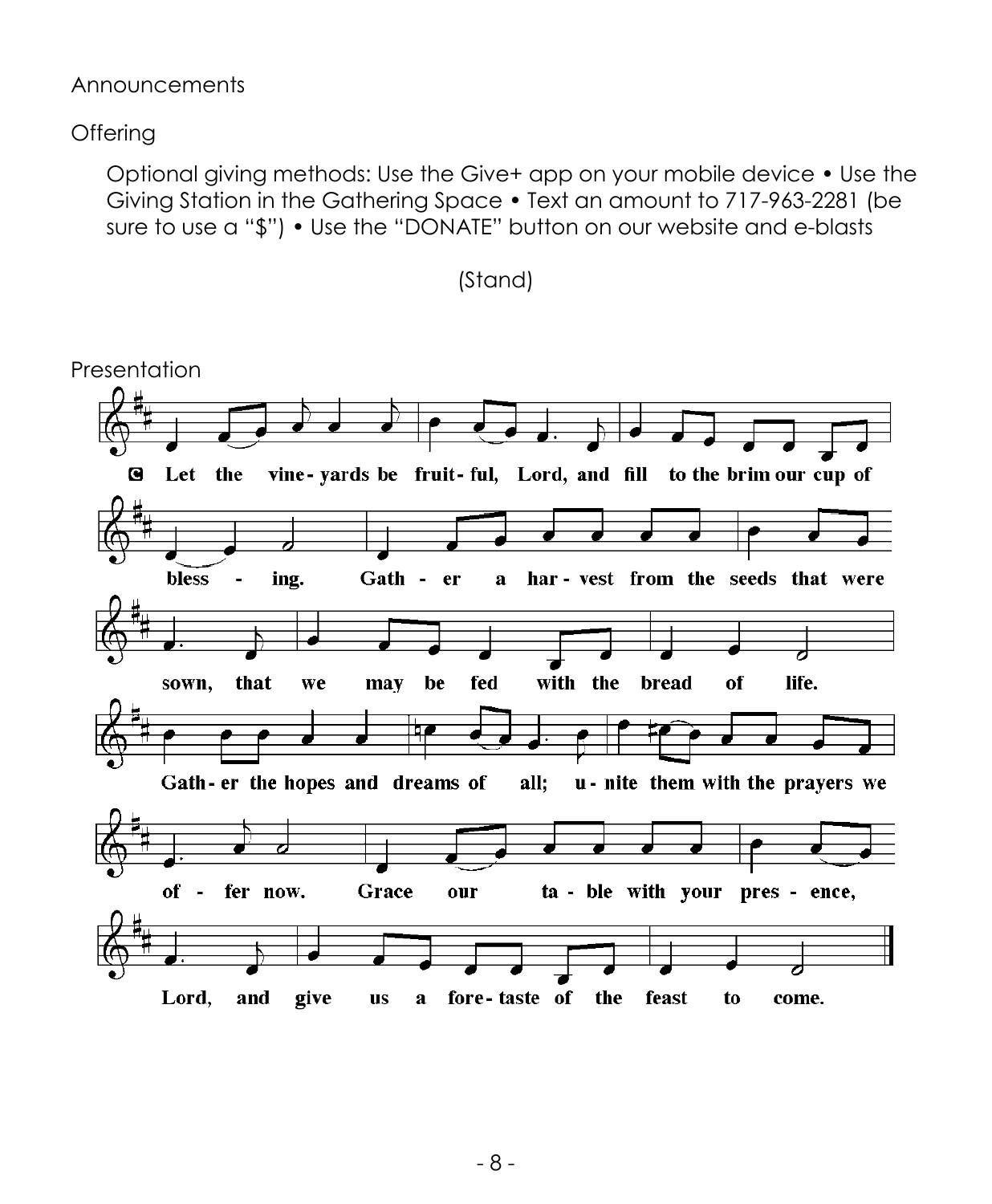Offering Prayer

- A: Let us pray.
- **C: God of abundance, we bring before you the precious fruits of your creation, and with them our very lives. Teach us patience and hope as we care for all those in need until the coming of your Son, our Savior and Lord. Amen.**

Great Thanksgiving

- P: The Lord be with you.
- **C: And also with you.**
- P: Lift up your hearts.
- **C: We lift them to the Lord.**
- P: Let us give thanks to the Lord our God.
- **C: It is right to give our thanks and praise.**
- P: It is indeed right, our duty and our joy ... we praise your name and join their unending hymn**:**

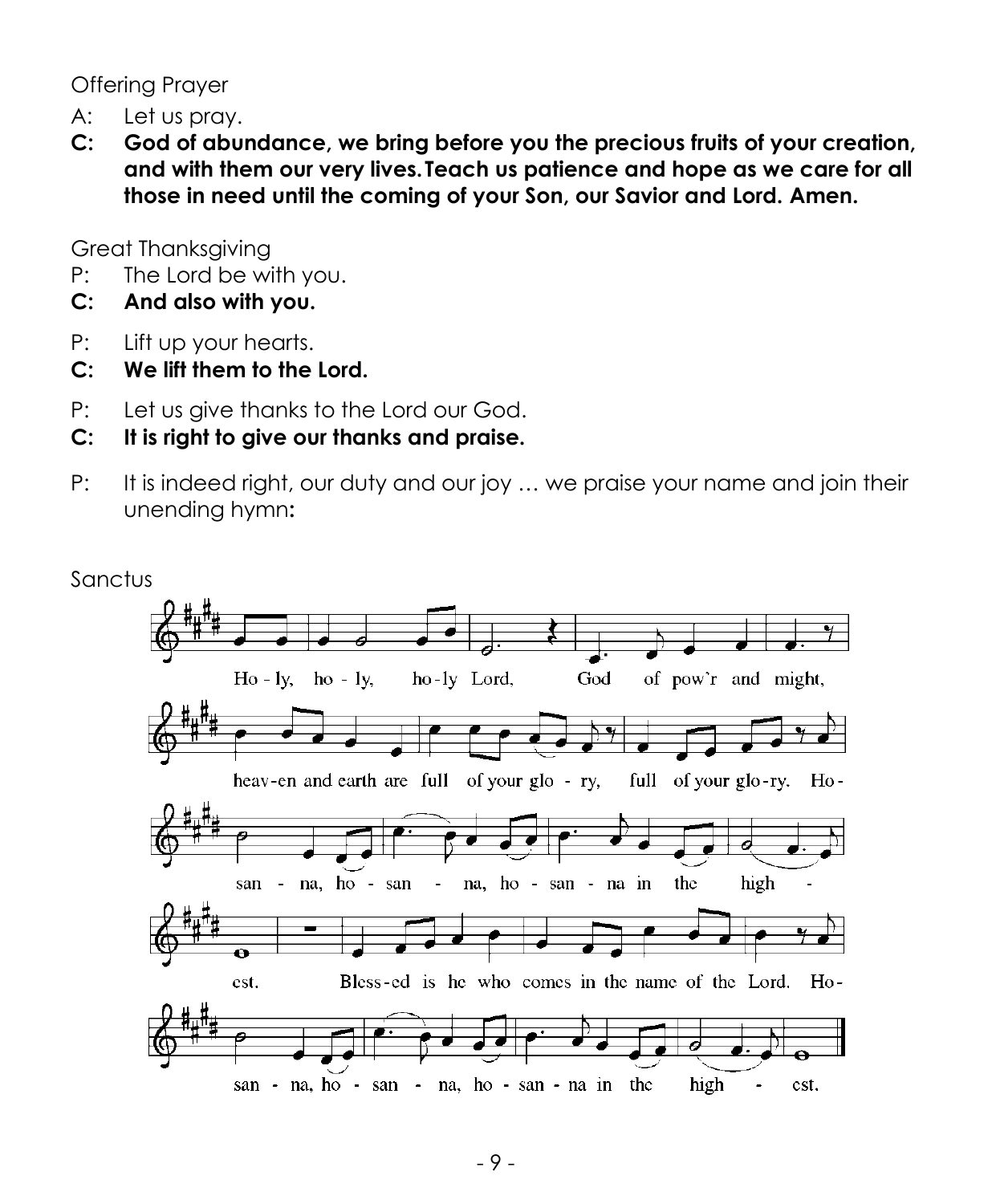Eucharistic Prayer

P: Holy God, the Beginning and the End, our Salvation and our Hope, we praise you for creating a world of order and beauty. When we brought on chaos, cruelty and despair, you sent the prophets to proclaim your justice and mercy. At this end of the ages your Son Jesus came to bring us your love and to heal all the suffering world.

*In the night in which he was betrayed, our Lord Jesus took bread, and gave thanks; broke it, and gave it to his disciples, saying: Take and eat; this is my body, given for you. Do this for the remembrance of me.*

*Again, after supper, he took the cup, gave thanks, and gave it for all to drink, saying: This cup is the new covenant in my blood, shed for you and for all people for the forgiveness of sin. Do this for the remembrance of me.* Remembering, therefore, his life, death, and resurrection, we await his coming again in righteousness and peace.

Send your Spirit on us and on this bread and wine we share: strengthen our faith, increase our hope, and bring to birth the justice and joy of your Son.

Through him all glory and honor is yours, Almighty Father, with the Holy Spirit, in your holy Church, both now and forever.

## **C: Amen**

Lord's Prayer

- P: Let us pray with confidence in the words our Savior gave us:
- **C: Our Father in heaven, hallowed be your name, your kingdom come, your will be done, on earth as in heaven. Give us today our daily bread. Forgive us our sins as we forgive those who sin against us. Save us from the time of trial and deliver us from evil. For the kingdom, the power, and the glory are yours, now and forever. Amen.**

Invitation to Communion

- P: God fills the hungry with good things. Taste and see that the Lord is good.
- **C: Thanks be to God.**

(Sit)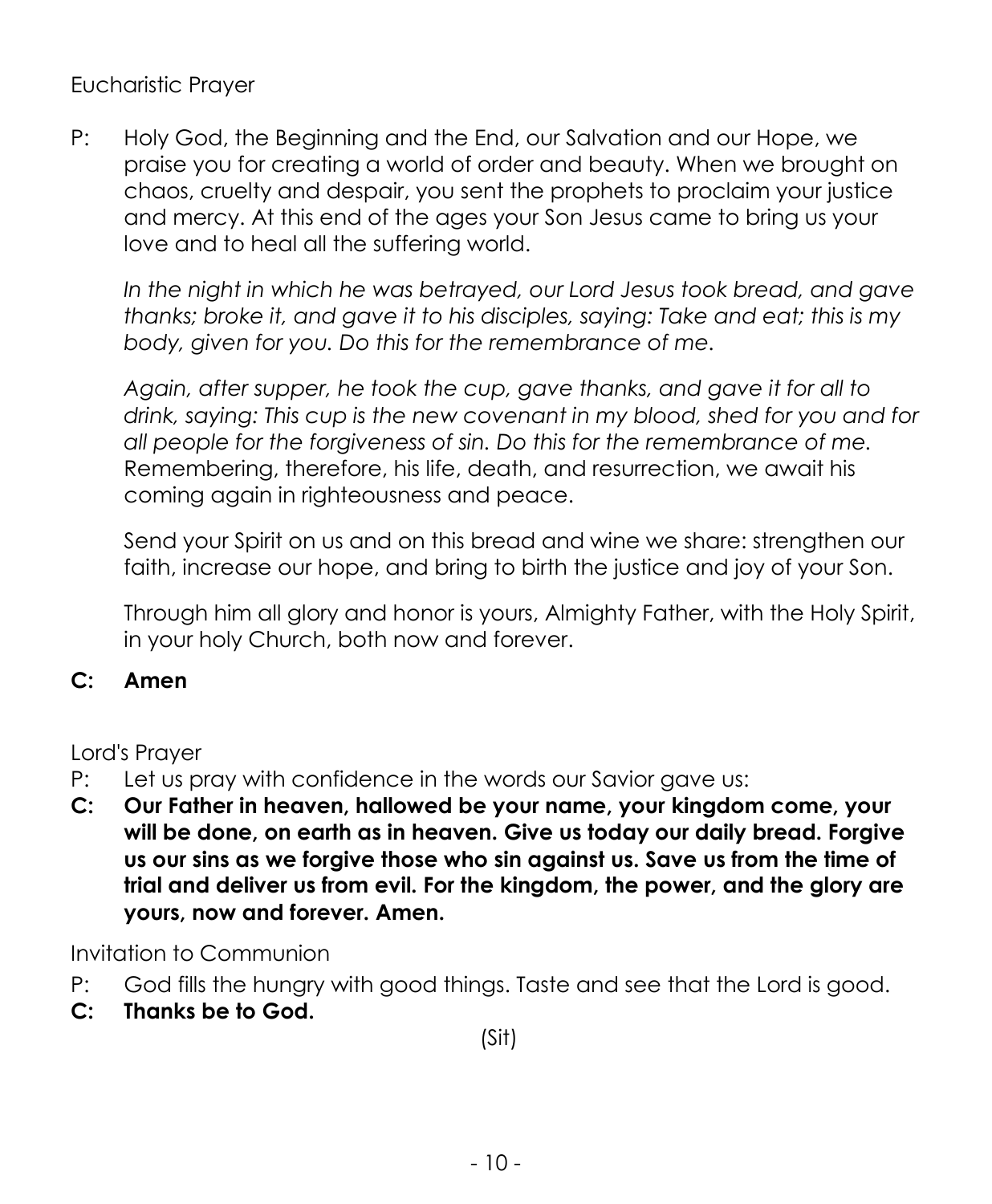## Lamb of God



Sharing our Lord's Supper

*All baptized Christians are welcome to celebrate the real presence of Jesus Christ in our Lord's Supper. Please come forward by the middle aisle, receive the bread, dip it into the wine, and return by the side aisles. Communion may be received in bread only, if desired. Non-communing children and adults are invited to come forward for a blessing. As a gesture of hospitality we use dealcoholized wine (less than .5% alcohol). In addition, we offer gluten-free wafers available upon request- please ask the pastor at the time of communion.*

(Stand)

Post-Communion Blessing

- P: The body and blood of our Lord Jesus Christ strengthen you and keep you in his grace.
- **C: Amen.**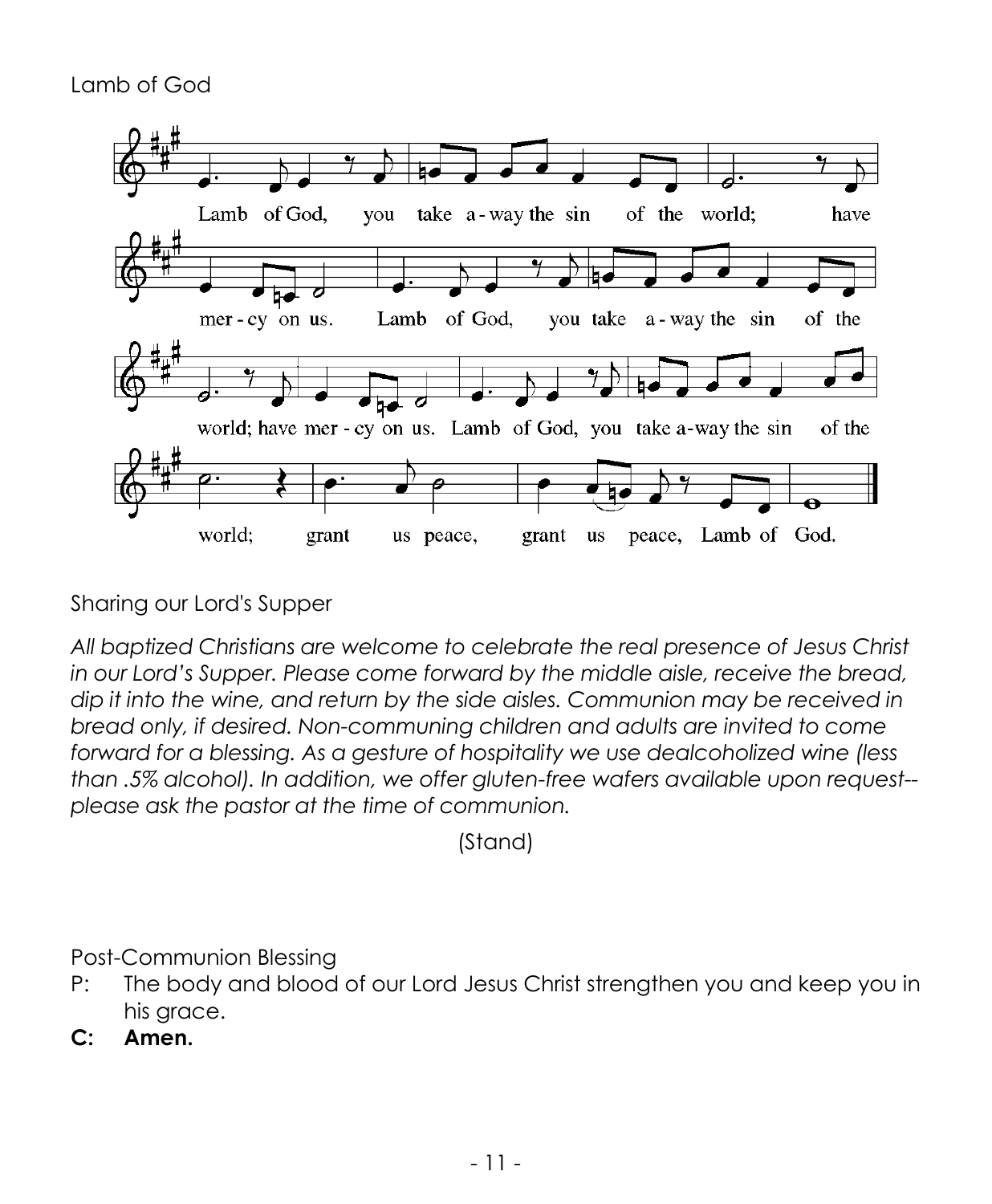

Post-Communion Prayer

- P: Let us pray. Holy One, we give you thanks that in this bread and cup we have feasted again on your endless love. Let that love overflow more and more in our lives, that we may be messengers to prepare your way, harvesters of justice and righteousness, and bearers of your eternal Word, our Savior Jesus Christ.
- **C: Amen.**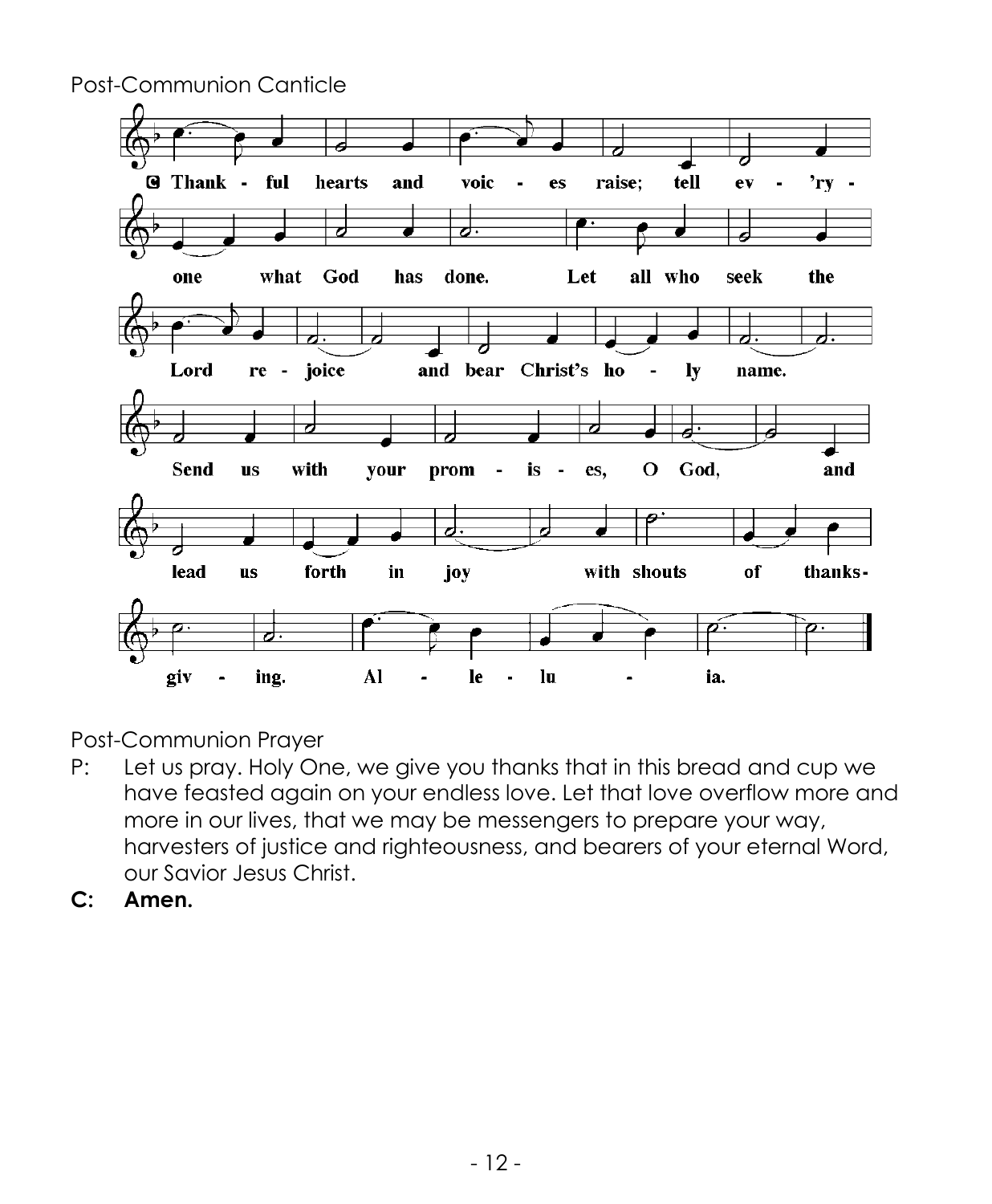## + **Sending** +

*We have heard the Word of God, offered our gifts, and been fed at the table. Now we are sent out, strengthened by the Holy Spirit to be God's people in the world.*

Blessing

- P: May God direct your ways in peace, make you abound in love for one another and for all, and strengthen your hearts until the coming of our Lord Jesus. Almighty God, Father, + Son, and Holy Spirit, bless you now and forever.
- **C: Amen.**

Dismissal

- P: Go in peace. Christ is with you.
- **C: Thanks be to God.**

## Join us next week

+ + +

Pastor John Brock "Stir Up Our World"

*Evangelical Lutheran Worship*, Copyright © 2006 Augsburg Fortress Used by permission of Augsburg Fortress License # 23686.

*Sundays & Seasons*, Copyright © 2016 Augsburg Fortress Used by permission of Augsburg Fortress License # 23686.

## **United and empowered to worship, connect, serve.**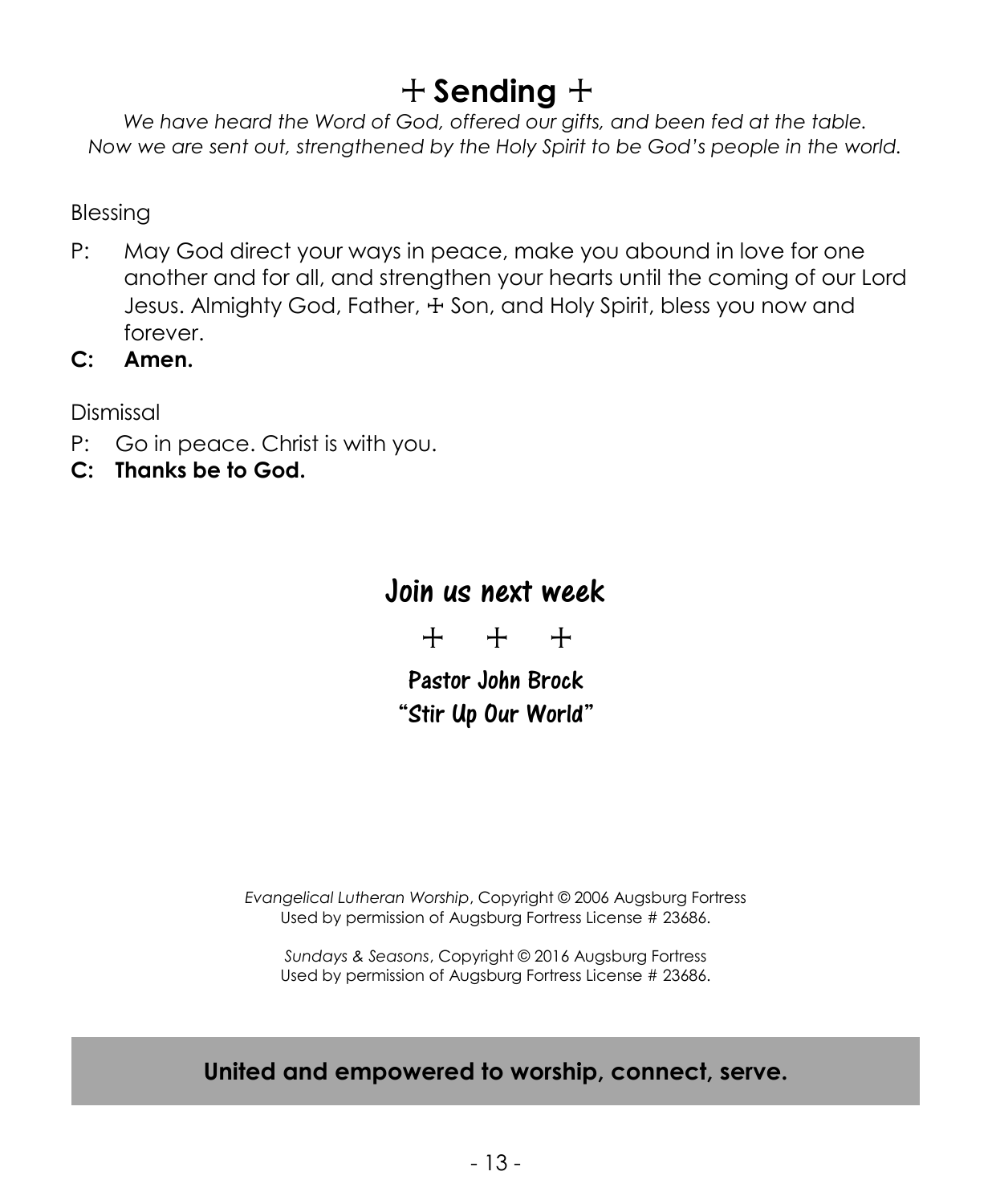## **worship leaders**

**Musician:** Ryan Hannigan, piano **Lector/Communion Assistant:** Andrea Reede **Communion Assistant:** Communion Assistant: **Cover art/design:** Trinity Staff

**Presiding Minister** The Rev. John H. Brock **Preacher:** The Rev. Jack M. Horner

# trinity | camp hill LUTHERAN CHURCH

2000 chestnut street camp hill, pa 17011-5409 office: 717.737.8635 fax: 717.730.9297 trinluth@trinitycamphill.org www.trinitycamphill.org

office hours: monday-friday, 9am-4pm

gathering space receptionist hours: sunday-thursday, 6pm-9pm

## **worship notes**

**Attendance at our services** last week was 710. Copies of last week's sermons are available on the tables in Fellowship Hall, in the narthex, the tract rack in the Gathering Space, and on our website. Our web address is: [www.trinitycamphill.org](http://www.trinitycamphill.org/)

**The flowers in the Nave and Fellowship Hall**, the communion elements for all services, and the sanctuary lamp candle, the symbol of God's abiding presence, are presented to the glory of God and in loving memory of Arnie Greenlund by his wife Anne.